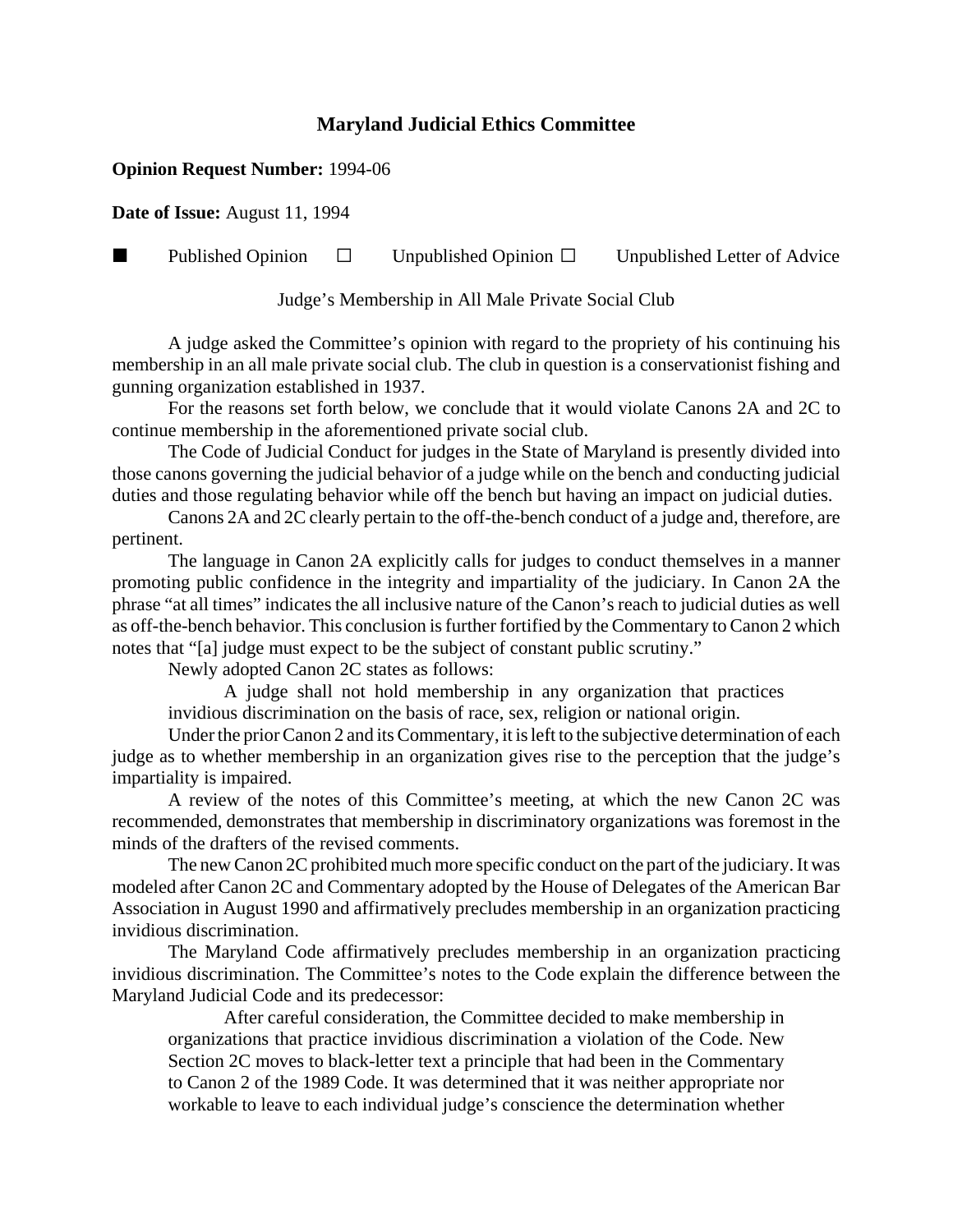## **Maryland Judicial Ethics Committee**

**Opinion Request Number:** 1994-06

**Date of Issue:** August 11, 1994

Published Opinion  $\Box$  Unpublished Opinion  $\Box$  Unpublished Letter of Advice Page 2 of 3

an organization practices invidious discrimination, and this discretionary standard was removed from the Commentary.

The Commentary incorporates most of the Commentary to ABA Section 2C of Canon 2. The second sentence of the first paragraph is derived from the Commentary to current Md. Canon 2B and has been retained to make clear that membership in an organization would not be prohibitive unless that membership would reasonably give rise to a perception of partiality. ...

Therefore, under the Maryland Code, a judge is no longer permitted to make a subjective determination as to whether an organization to which the judge belongs practices invidious discrimination. Membership in such an organization is affirmatively and unequivocally prohibited and gives rise to an appearance of impropriety which would run afoul of Canon 2. The purpose of this prohibition is to preserve the integrity of the judiciary by placing restrictions on judges' nonofficial activities.

By maintaining a membership in a gender discriminatory private club, a judge impliedly condones the club's discriminatory policy and calls into question the judge's off-the-bench impartiality towards women attorneys and litigants. These doubts regarding judicial impartiality detract from the dignity of the judiciary and may cause the public to lose confidence in its judges. As a result, judicial membership in gender discriminatory private clubs is properly subject to restriction.

*The Membership of Judges in Gender Discriminatory Private Clubs*, 12 Vt. L. Rev. 459, 465 (1987). In the recent case of State v. Burning Tree Club, Inc., 315 Md. 254, at 269 (1989), the Court

of Appeals stated as follows:

The Maryland Equal Rights Amendment, enacted in 1972, mandated equality of rights under the law and rendered state-sanctioned sex-based classifications suspect. Decisions by this Court prior to 1981 made it clear that sex-based classifications were generally forbidden by the E.R.A. See, e.g., Rand v. Rand, 280 Md. 508, 515-516, 374 A.2d 900 (1977); Md. St. Bd. of Barber Ex. v. Kuhn, 270 Md. 496, 506-507, 312 A.2d 216 (1973). The E.R.A. and the judicial decisions construing it represent the law and public policy of the State. ...

Clearly, it appears that membership in a private club that discriminates on the basis of gender violates Canon 2A which requires a judge to "respect and comply with the law." Moreover, a club which specifically bans members on the basis of gender would fall within the meaning of the term "invidious discrimination."<sup>1</sup> The ban is exclusive, rather than inclusive. The discussion of the

<sup>&</sup>lt;sup>1</sup> "It is now well established that invidious discrimination involves irrational exclusion of an entire class of persons because of some immutable characteristic, such as the excluded person's race or religion, on a basis that is odious and, in historical context, a stigma or badge of inferiority." M. Peter Moser, The 1990 ABA Code of Judicial Conduct: A Model for the Future, 4 Georgetown (continued...)